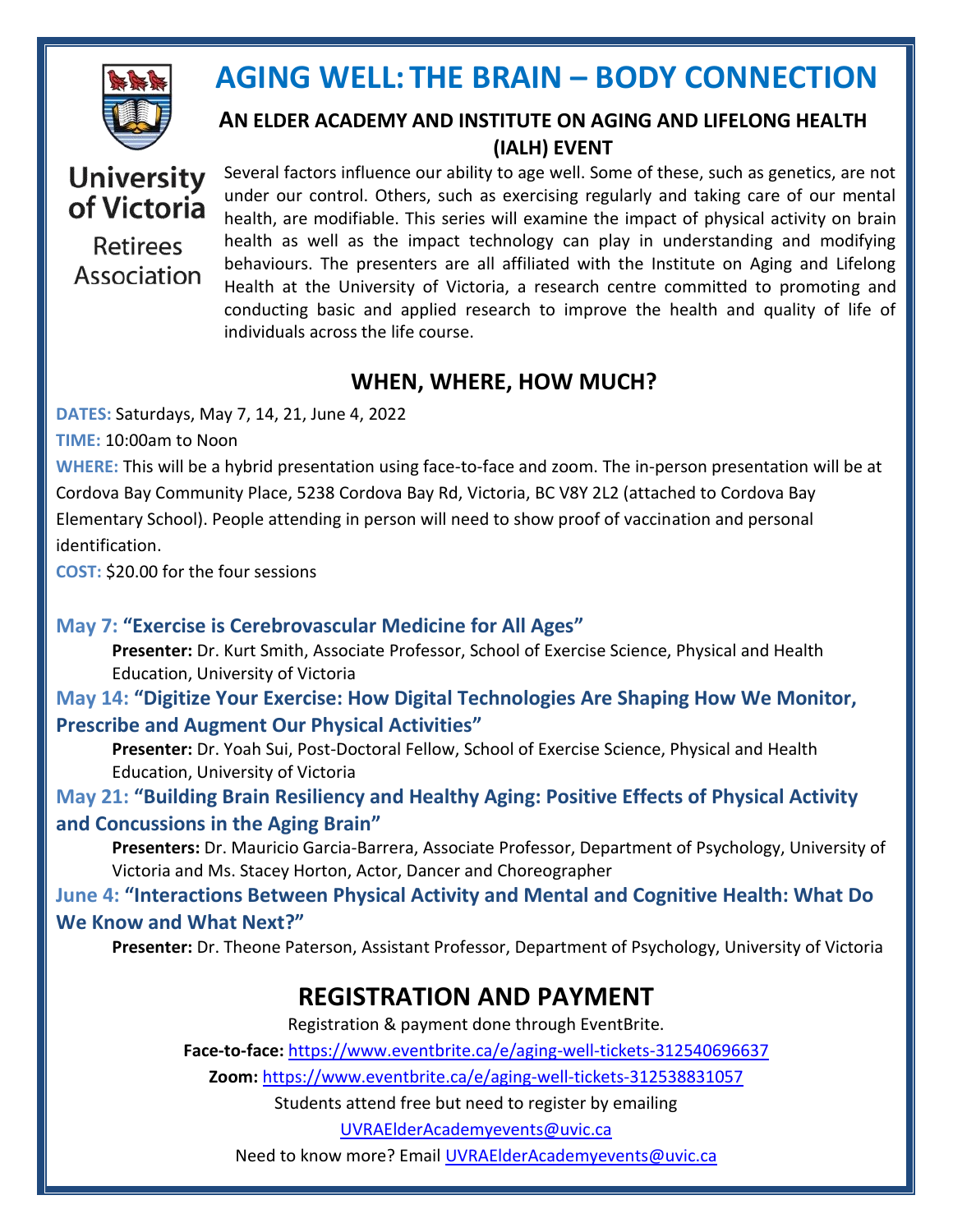### Saturday, May 7<sup>th</sup>, 10am – noon **"Exercise is Cerebrovascular Medicine for All Ages"**

**Presenter:** Dr. Kurt Smith, Associate Professor, School of Exercise Science, Physical and Health Education, University of Victoria



Kurt Smith is an Associate Professor and the principal investigator of the Cerebrovascular Health, Exercise, and Environmental Research Sciences (CHEERS) Laboratory at the University of Victoria. His research specifically focuses on developing and refining exercise and environmental interventions to enhance cerebrovascular health. The CHEERS laboratory aims to quantify the mechanisms that regulate cerebrovascular health, specifically using age and sex paradigms to elucidate the mechanisms involved in mitigating recalcitrant cerebrovascular aging.

*"How does exercise influence cerebrovascular health throughout the lifespan? What roles do sex hormones, exercise intensities and pathologies play in determining the cerebrovascular responses to exercise? These questions, as well as the evidence for and against exercise effectiveness at enhancing brain blood flow throughout the lifespan, will be explored during this presentation.*"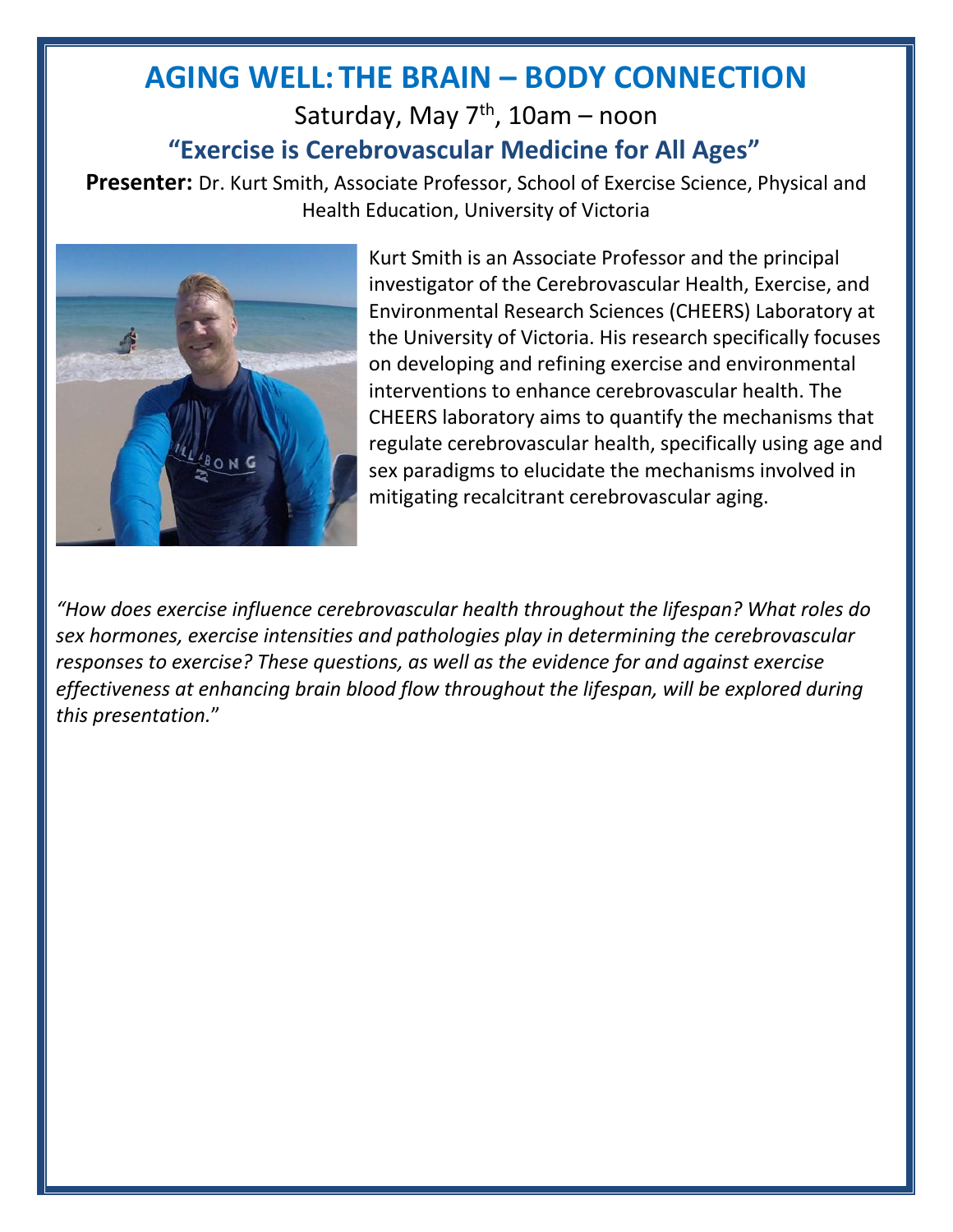Saturday, May 14<sup>th</sup>, 10am – noon

### **"Digitize Your Exercise: How Digital Technologies Are Shaping How We Monitor, Prescribe and Augment Our Physical Activities"**

**Presenter:** Dr. Yoah Sui, Post-Doctoral Fellow, School of Exercise Science, Physical and Health Education, University of Victoria



Dr. Sui is a post-doctoral fellow in the Behavioural Medicine Lab at the University of Victoria. He completed his Masters and PhD degrees at Western University in Ontario where his research focused on health behaviour change, specifically sedentary behaviour among university students and how excessive sitting relates to mental health and wellbeing. Currently, his research involves the design and implementation of physical activity and sedentary behaviour interventions, but with a focus on digital health. In between sitting on his butt and writing, he enjoys rock climbing, mountain biking, and getting into arguments with his two dogs, Dudley and Benji.

*"For hundreds of years, how our physical bodies move and respond to movement has remained relatively similar: moving = good. Unfortunately, as societal and occupational demands shift away from more physical tasks, our opportunities to be active are changing too – but not for the better. Much of this change in activity can be attributed to an increased reliance on digital technologies like phones and computers. However, these technologies can be and are being used to promote physical activity, through improved monitoring, behavioural nudging, and increasing accessibility to exercise."*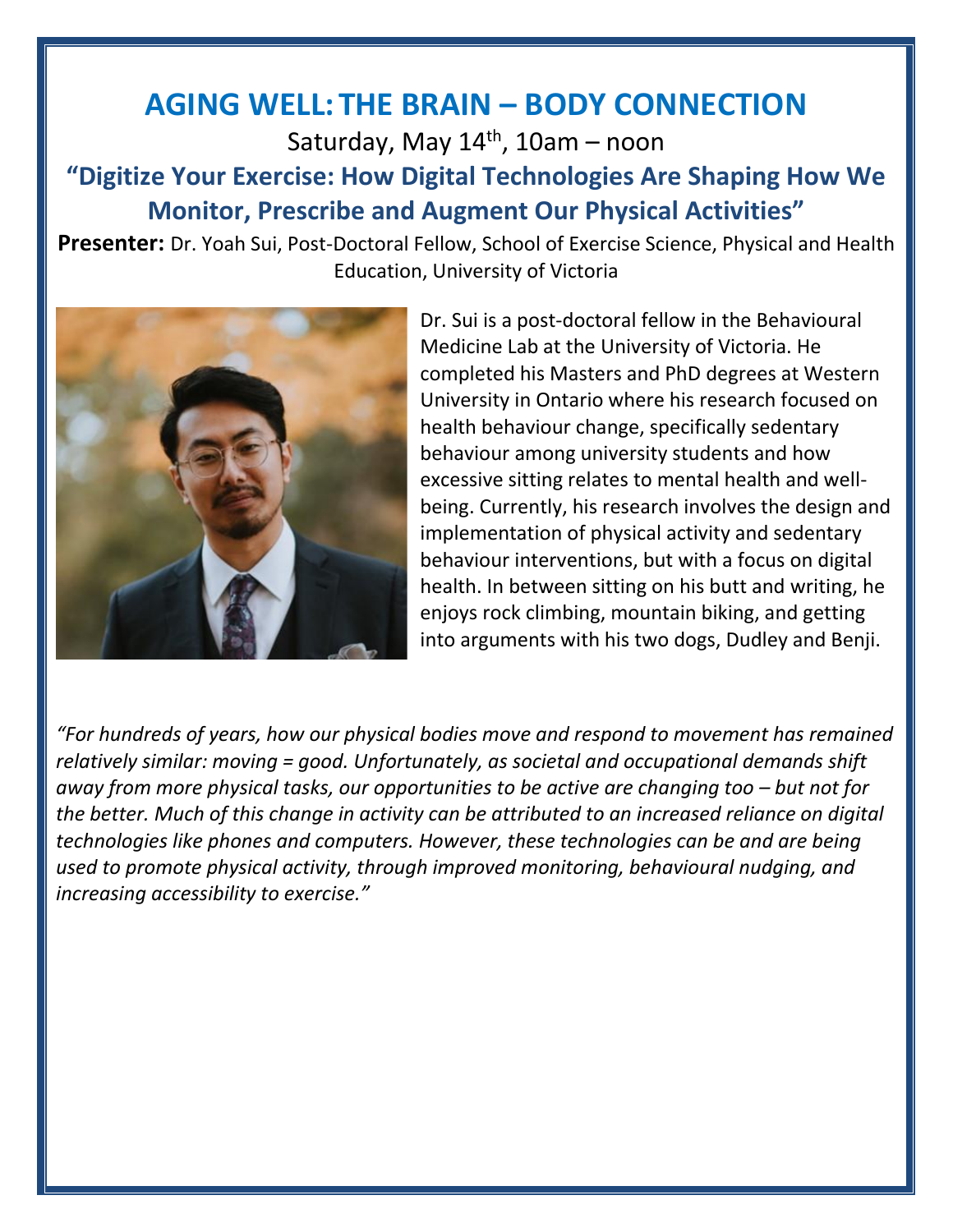Saturday, May 21st, 10am – noon

### **"Building Brain Resiliency and Healthy Aging: Positive Effects of Physical Activity and Concussions in the Aging Brain"**

**Presenters:** Dr. Mauricio Garcia-Barrera, Associate Professor, Department of Psychology, University of Victoria and Ms. Stacey Horton, Actor, Dancer and Choreographer



Dr. Mauricio Garcia-Barrera is a native of Medellin Colombia. After completing his Bachelor's degree in Psychology at the University of Antioquia, he relocated to Georgia USA where he obtained his Master's and PhD at the University of Georgia. He is now an Associate Professor in the Department of Psychology at the University of Victoria. He has created the Cortex Lab, a research lab specializing in the study of the neural and behavioural foundations of executive functioning. His current research focuses on the study of both clinical events and environmental variables that modify executive function (that is, our ability to problem solve, make decisions and self-regulate) across the lifespan, including physical activity and participation in sports as well as sports-related concussions. Dr. Garcia-Barrera is a member of the Sports Neuropsychology Society, and has a research study investigating the effects of physical activity on cognitive performance and mood of older adults.



Stacey Horton has been creating original works for over 25 years. A graduate of Dance and Theatre from Simon Fraser University, Stacey uses a multi-disciplinary approach to making and performing new pieces. Her work has been presented in Western Canada and Seattle by Dancing on the Edge, Gambling Soles Productions, Calgary's Dance Explosions, Seattle's Under Construction Series, and in Victoria by Bounce, Suddenly Dance Theatre and Dance Victoria. Stacey is the winner of Dance Victoria's 2018 Chrystal Dance Prize for Independent Artists. Her most recent work, *Concussion*, was workshopped and presented in Berlin in August 2018 at ada Studios. In 2019, she premiered *Concussion* in Victoria in four sold-out performances and then

re-mounted it at the University of Victoria for the 2019 Brain Injury Awareness Week. *Concussion* was produced in partnership with the Cridge Centre for the Family through a CRD Equity Grant.

*"Using an interactive approach where science meets art, this presentation incorporates story telling and film to narrate the experiences of Stacey Horton, a local dancer who has recently developed a performance piece dedicated to the exploration of her dealing with a series of concussions during her childhood and dance career. She will share details of the events, the lingering long-lasting effects and fears, as well as the systems that facilitated coping and resiliency. Interwoven with her narrative, sports neuropsychologist Dr. Garcia-Barrera will share his recent studies on the benefits of physical activity to older adults' cognition and mental health, the current definitions of concussion, its diagnosis and treatment, as well as the literature exploring the trajectory of recovery from concussions and the controversial topic of chronic traumatic encephalopathy."*